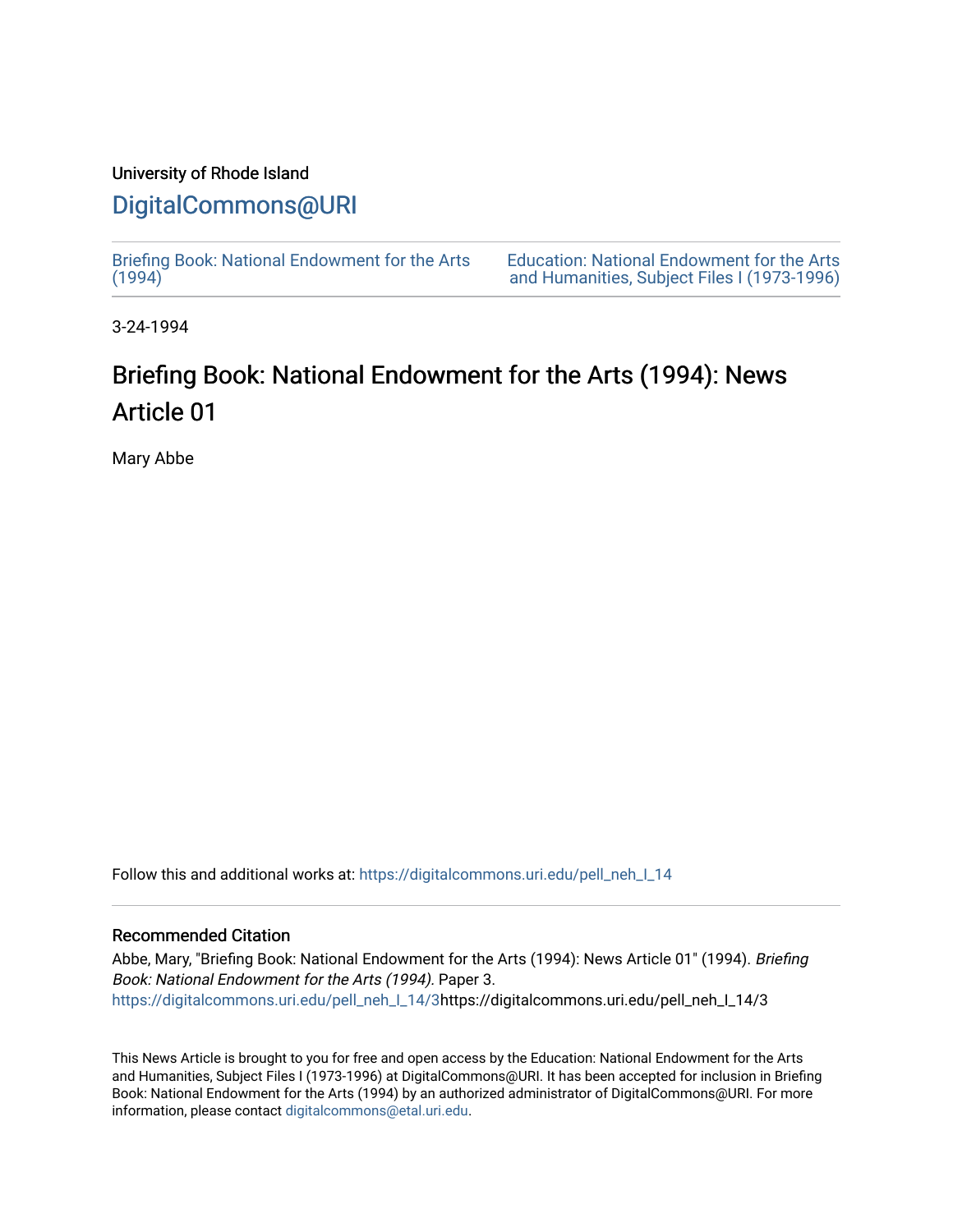# **Bloody performance draws criticism Walker member complains to public health officials**

By Mary Abbe Staff Writer

A Walker Art Center member has complained to state health officials about a Walker.sponsored event in which a performer sliced an abstract design into the flesh of another man, mopped up his blood with towels, and sent them winging above the

audience on revolving clotheslines.

The informal complaint expressed a concern that people in the theater could have contracted the AIDS virus if blood had dripped on them. Walker officials insist that they took appropriate safely precautions; state health officials concurred.

The knife-wielding performer, Ron Athey of Los Angeles, is known to be HIV-positive, said John Killacky, the Walker's curator of performing arts. HIV's the virus that causes AIDS.

Killacky, who staged the event, said Wednesday that he did not know the

Walker continued on page 15A

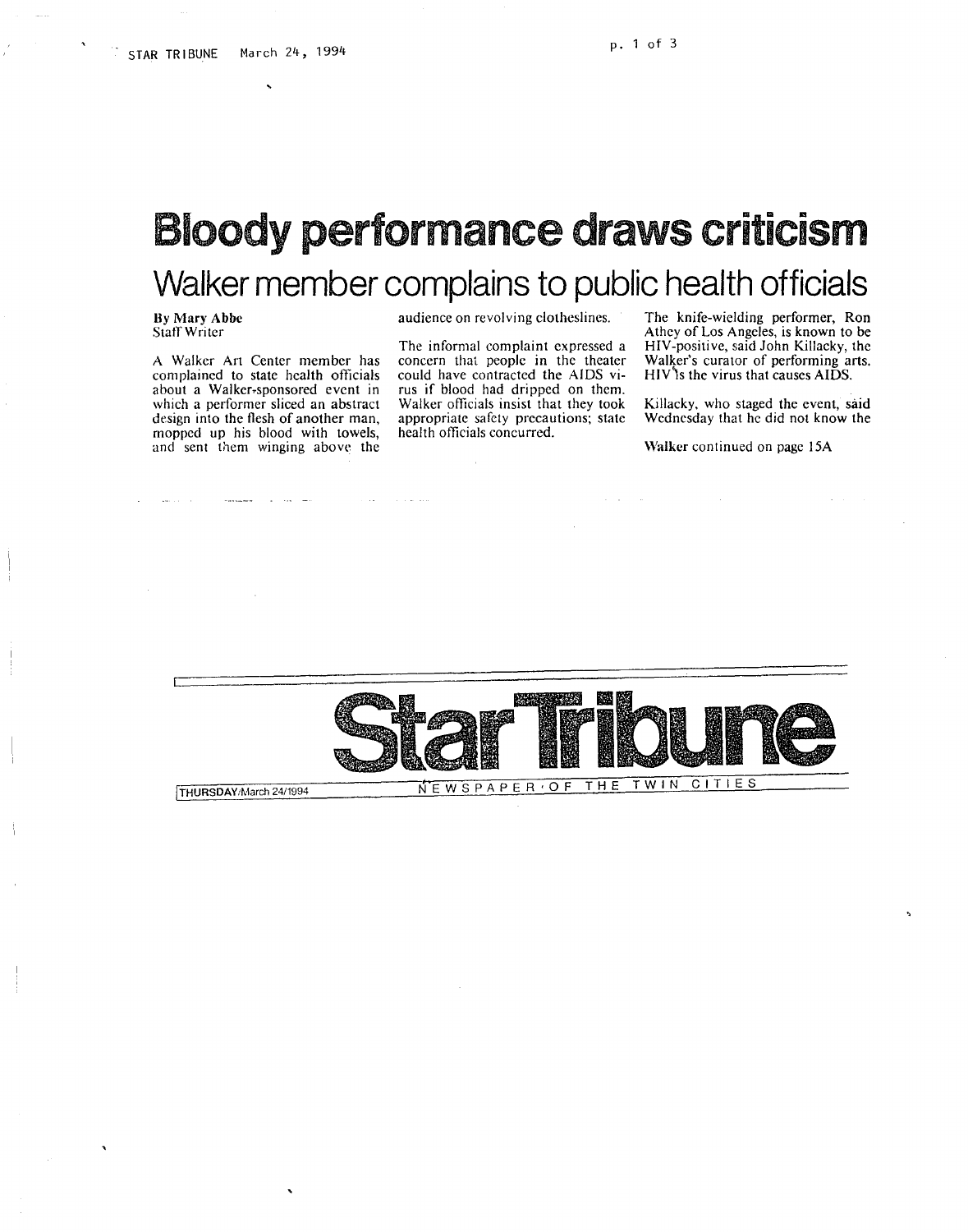**Star** Tribune/Thursday/March 24/1994

# Walker/ Director defends show, says artist is appropriate for sponsorship

#### Continued from page IA

HIV status of Darryl Carlton, the man who was cut. Nor did he know the HIV status of two female assistants who wove acupuncture needles through the scalp of Athey's shaved<br>head, helped as he pierced his arm with about 30 hypodermic needles and permitted him to pierce their checks with slender steel spikes.

Walker Director Kathy Halbreich<br>yesterday defended Athey's inclusion in the Walker's programming. She said his performance should be understood in the context of contemporary art and historical and religious precedent, including "the rituals of the church and the body and blood of Christ being used."

Halbreich said she did not attend the March *5* performance at Patrick's Cabaret in Minneapolis. She also said she has not seen other perfor- mances or art by Athey.

But, "I think this is an artist who is appropriate for the Walker to be sponsoring," she said. "You can describe any action out of context and make it seem sensational and without meaning."

According to Killacky, the cabaret at 506 E. 24th St. seats about 100 and was sold out for the event. The show was presented by the Walker in con- junction with the 5th annual Minneapolis/St. Paul Lesbian, Gay, Bisexual and Transgender Film Festival. Walker performances are funded in part by a grant from the National Endowment for the Arts. Killacky said less than \$150 from the grant would go toward the show.

The Walker announced the show in its monthly calendar of events for members and via inserts in the gay and lesbian publication Equal Time.<br>Killacky said he also sent letters to Twin Cities gay and lesbian groups.

The museum's calendar included a note: "Due to the nature of this ma- terial, viewer discretion is advised." It described the program as rituallikc and said it incorporated "erotic torture" and used "religious iconography, medical paraphernalia, and bondage and discipline techniques."

Jim Berenson, a Twin Cities sculptor and Northwest airline flight attendant, who complained about the show, said, "I had no idea what I was in for."

At least one member of the audience fainted during the performance. Others left as it progressed.

The bloody towels were most upset-<br>ting to the audience, said Dennis Yelkin of Hopkins, who attended with a friend. "It appeared that the towels were going to drip or fall apart because they appeared to be paper<br>towels," he said. "People knocked towels,". he said. "People knocked' 1 over the chairs to get out from under the clotheslines."

Killacky insisted that bleeding at the performance was minimal. He said that Carlton, a black artist from Los ' Angeles, regularly performs with " Athey and regards the mutilation of his body as a cultural tradition. "Afterward he [Carlton] spoke of the traditions of scarification as revered in Africa and feared in America,' Killacky said.

As for Athey's own mutilation, Killacky said, "The head thing actually did bleed, the arm did not. Anyone who stayed for the post-concert discussion would have seen there was no active bleeding five minutes after the performance. It was all skin or surface puncturing."

Berenson said he was disgusted by the performance and shocked that it had been put on by the Walker. He said he didn't want to stay but couldn't reach an exit.

He later called the health depart-<br>ments of Minneapolis and Hennepin County, which referred him to state officials.

 $.15A$ 

**Rich Danila, supervisor of the AIDS** epidemiology unit at the Health Department, said yesterday that it did not appear that audience members<br>were endangered. A Health Depart-<br>ment staff member contacted the Walker and was given a memo outlining medical safety precautions that it had taken.

They included latex gloves for all crew members when in contact with performers or bloody items, separating trash and "items with blood product" into color-coded garbage bags, disposing of needles and scalpel tips in special containers, cleaning up blood with bleach solutions, and directing the audience away from the performance area after the event.

"There would be no risk unless blood came in direct contact with an open cut or sore or a mucous membrane such as your eye or mouth," Danila said. "Unless the cloth was dripping with blood and then dripped into your eye or mouth, there is a low.<br>risk."

' Killacky and Halbreich said they were saddened that audience members hadn't spoken to museum staff members before contacting the media. Killacky said they had received no complaints about the ·show.

"Only one person has complained

 $\mathbf{r}$